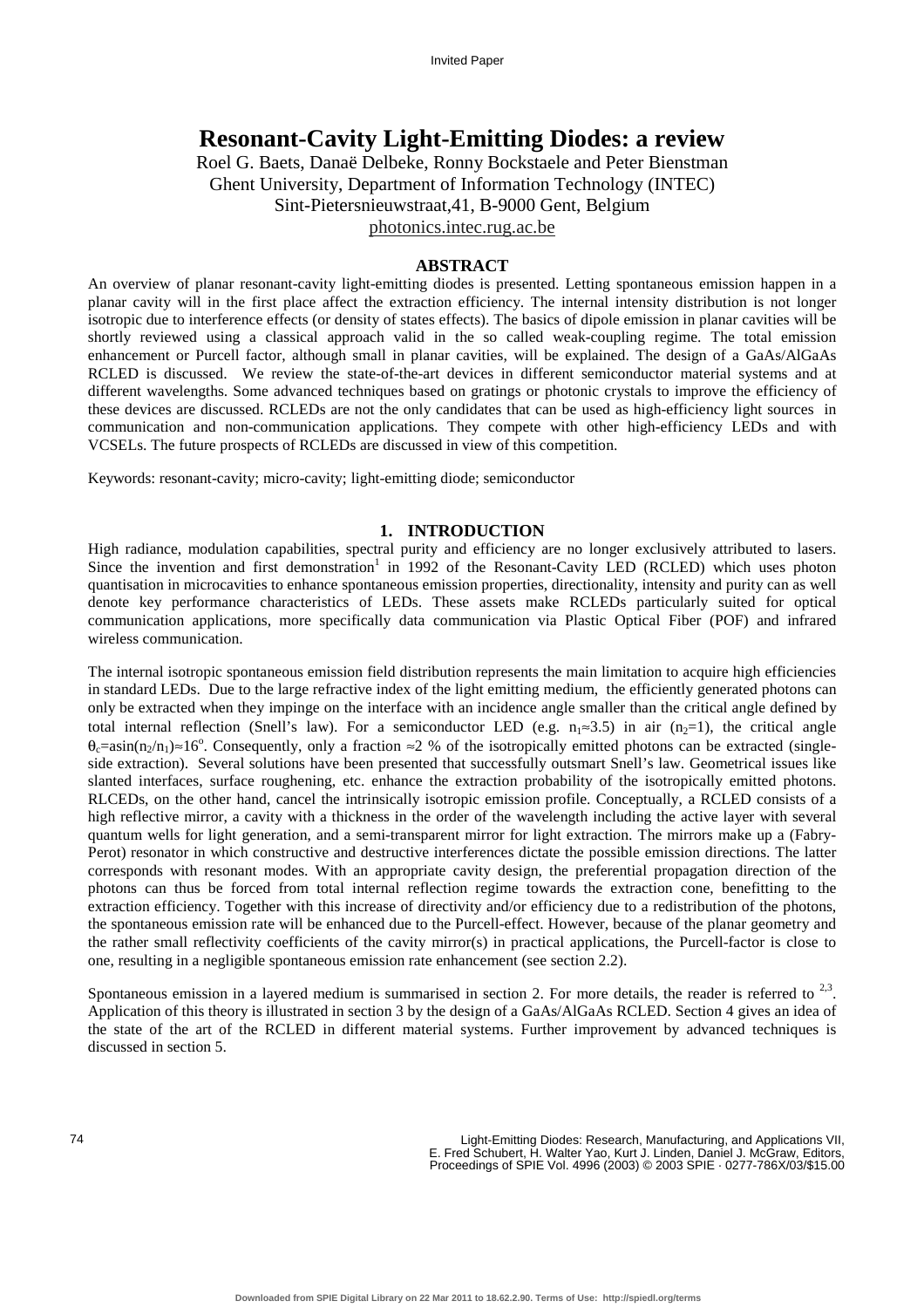#### **2. SPONTANEOUS EMISSION IN A LAYERED MEDIUM**

#### **2.1 Non-isotropic emission profile of dipole in layered medium**

In a Resonant-Cavity (RC) or Micro-Cavity (MC) LED, spontaneous emission happens in a multi-layer Fabry-Perot resonator. Interference effects alter the internal angular power distribution (Fig. 1). Directions of constructive and destructive interference alternate, corresponding respectively with directions in which light emission is enhanced and suppressed. In the so-called "weak coupling" regime the spontaneous emission of electron/hole pairs is adequately represented by an electric dipole. The normalized monochromatic electromagnetic field from the dipole can be Fourier transformed with respect to x and y in a set of plane waves with an amplitude *A* expressed as a density per unit solid angle. The  $\mathbf{k}_{\ell}$  Fourier spectrum contains arbitrarily large wave vectors  $\mathbf{k}_x$  and  $\mathbf{k}_y$  spanning propagative ( $|\mathbf{k}_{\ell}| \le n_s k_0$ ) and evanescent contributions ( $|\mathbf{k}_l| > n_s k_0$ ), with  $n_s$  the refractive index of the source layer,  $k_0 = 2\pi\lambda_0$  and  $\lambda_0$  the vacuum wavelength and  $\mathbf{k}_{\parallel} = \mathbf{k}_{\perp} + \mathbf{k}_{\text{v}}$ . The z-component of **k**,  $k_z$ , can be expressed as a function of  $k_{\parallel}$ :

$$
k_{z} = \pm \sqrt{n_{s}^{2}k_{0}^{2} - k_{x}^{2} - k_{y}^{2}} = \pm \sqrt{n_{s}^{2}k_{0}^{2} - k_{y}^{2}}
$$
\n
$$
n_{s+1}^{n_{s+2}}
$$
\n
$$
n_{s-1}^{n_{s+1}}
$$
\n
$$
n_{s-1}^{n_{s+2}}
$$
\n
$$
n_{s-1}^{n_{s+1}}
$$
\n
$$
n_{s-1}^{n_{s+2}}
$$
\n
$$
n_{s-1}^{n_{s+1}}
$$
\n
$$
n_{s-1}^{n_{s+1}}
$$
\n
$$
n_{s-1}^{n_{s+1}}
$$
\n
$$
n_{s-1}^{n_{s+1}}
$$
\n
$$
n_{s-1}^{n_{s+1}}
$$
\n
$$
n_{s-1}^{n_{s+1}}
$$
\n
$$
n_{s-1}^{n_{s+1}}
$$
\n
$$
n_{s-1}^{n_{s+1}}
$$
\n
$$
n_{s-1}^{n_{s+1}}
$$
\n
$$
n_{s-1}^{n_{s+1}}
$$
\n
$$
n_{s-1}^{n_{s+1}}
$$
\n
$$
n_{s-1}^{n_{s+1}}
$$
\n
$$
n_{s-1}^{n_{s+1}}
$$
\n
$$
n_{s-1}^{n_{s+1}}
$$
\n
$$
n_{s-1}^{n_{s+1}}
$$
\n
$$
n_{s-1}^{n_{s+1}}
$$
\n
$$
n_{s-1}^{n_{s+1}}
$$
\n
$$
n_{s-1}^{n_{s+1}}
$$
\n
$$
n_{s-1}^{n_{s+1}}
$$
\n
$$
n_{s-1}^{n_{s+1}}
$$
\n
$$
n_{s-1}^{n_{s+1}}
$$
\n
$$
n_{s-1}^{n_{s+1}}
$$
\n
$$
n_{s-1}^{n_{s+1}}
$$
\n
$$
n_{s-1}^{n_{s+1}}
$$
\n
$$
n_{s-1}^{n_{s+1}}
$$
\n
$$
n_{s-1}^{n_{s+1}}
$$
\n
$$
n_{
$$

Figure 1: Sketch of a light-emitting multilayer<sup>3</sup>. The emitting layer has a refractive index  $n_s$ , the intermediate layers  $n_{s\pm 1}$ ,  $n_{s\pm 2}$ ,... the half infinite surrounding media  $n_{ext}$ . *d* is the thickness of the emitting layer. The dipole is located at a distance  $d_1$  from the interface with the first layer of the upper mirror; at a distance  $d_2$  from the interface with the first layer of the bottom mirror. The upper mirror has a reflection coefficient  $r_1$ ; the bottom mirror a reflection coefficient  $r_2$ . Interference takes place when the radiation is reflected back and forth between the two interfaces of the layer. The emission angle  $\theta$  and  $\phi$  are defined in the *xyz*-coordinate system.

A plane wave component **A** of the field resulting from an electric dipole has its electric field in the plane of the dipole moment and the wavevector **k**, vanishing sinusoidally for emission in the direction of the dipole moment. An arbitrary linear polarisation can be decomposed in TE (Transverse Electric or s: the plane wave has its E-field in the (x-y)-plane and orthogonal to k) and TM (transverse magnetic or p: has its H-field transverse to the plane of incidence). The *vectorial* electromagnetic problem is then transformed in independent simple *scalar* problems<sup>3</sup>. Due to the polarisation maintaining reflection and refraction of TE and TM-waves upon a planar interface, the electromagnetic analysis of plane wave propagation in a layered medium is decomposed in two uncoupled scalar systems. The emitted field  $E^{pol}(\theta)$ and emitted intensity  $I^{pol}(\theta)$ , with  $\theta$  the internal emission angle, caused by the source's downwards and upwards propagating plane wave component  $A \, \ell^{pol}$  and  $A \, \ell^{pol}$  ( $pol=s, p$ ) can be calculated by letting the plane propagative and evanescent waves propagate in the multilayer. The different contributions in the outside medium (Fig. 1) give rise to a field distribution, a power distribution and an extraction efficiency given by:

$$
E^{pol}(\theta) = \left[A_{\uparrow}^{pol} + A_{\downarrow}^{pol}r_2 \exp(-j2\phi_2)\right]t_1 \exp(-j\phi_1) \left[1 + r_1r_2 \exp(-j2\phi) + r_1^2r_2^2 \exp(-j4\phi) + ...\right]
$$
(eq.2)

$$
I^{pol}(\theta) = T_1 \Big| E^{pol}(\theta) \Big|^2 = T_1 \frac{\Big| A_1^{pol} + A_\downarrow^{pol} \Big| r_2 \Big| \exp(-j2\phi_{2\ell f}) \Big|^2}{\Big| 1 - \Big| r_1 r_2 \Big| \exp(-j2\phi_{\ell f}) \Big|^2}
$$
(eq.3)

$$
\eta_{extr} = \frac{2\pi \int_0^{\theta_c} I^{pol}(\theta) \sin \theta d\theta}{2\pi \int_0^{\pi} I^{pol}(\theta) \sin \theta d\theta}
$$
 (eq.4)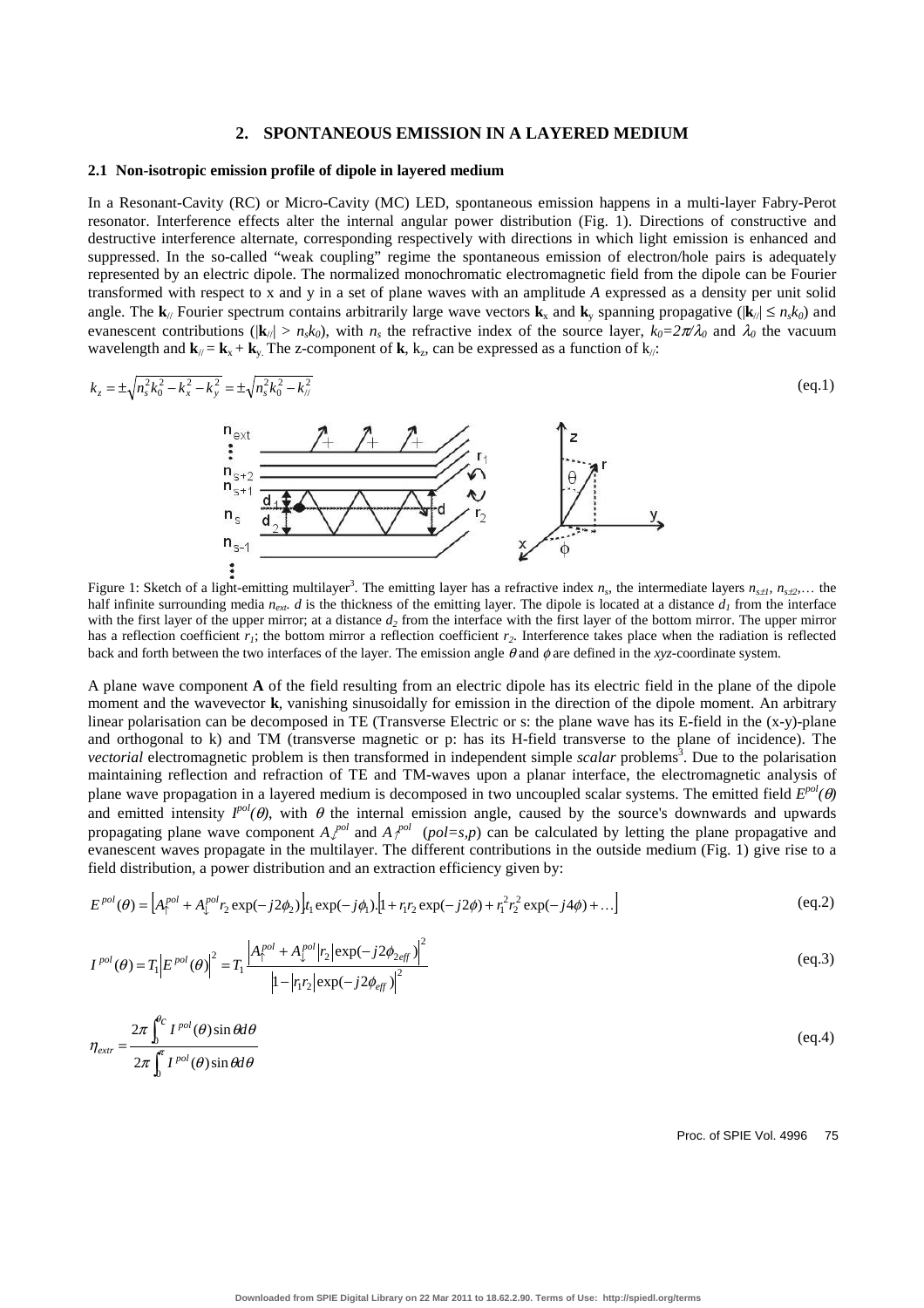with  $|r_1r_2|<1$ ,  $r_1$ ,  $r_2$  the upwards and downwards amplitude reflection coefficients,  $T_1$  the upwards power transmission coefficient,  $\phi_i = k_0 n_s d_i \cos(\theta)$ ,  $i = 1, 2, \phi = \phi_i + \phi_2$  and  $2\phi_i \arg(r_i) - \arg(r_i) = 2\phi_{\text{eff}}(\theta, \lambda)$  and  $2\phi_i \arg(r_i) = 2\phi_{i,\text{eff}}(\theta, \lambda)$  and  $d_i$  and  $d_2$  the distances of the dipole from the interfaces of respectively the first layer of the upper mirror and the first layer of the bottom mirror.  $r_1$ ,  $r_2$  and  $T_1$  are polarisation dependent and can be calculated using the transfer matrix method. The numerator is called the *standing wave factor* ζ*(*φ*2 eff)* and expresses the dependence of the emitted intensity on the position of the source: emission is high in a particular direction if the source is located in an antinode of the standing wave field. The denominator does not dependent on the position of the source, but depends strongly on λ and θ. The inverse of the denominator is called the *cavity enhancement factor* or *Airy factor* <sup>Γ</sup>*(*φ*eff)*. The Airy function is periodic with a period <sup>π</sup> in φ*eff* and at a maximum, the cavity is said to be *resonant*. These maxima define the *resonant modes* and obey the phase condition  $2\phi$ -arg( $r_1$ )-arg( $r_2$ )= $2\phi_{\text{eff}}(\theta,\lambda)$ = $2m\pi$ , with m a positive or negative integer. These resonances account both for Fabry-Perot ( $\theta < \theta_c$ ) and guided modes ( $\theta > \theta_c$ ). The resonator is "perfect" when  $|r_1r_2|=1$ . The resonant mode will not be damped when the excitation is switched off in a perfect resonator. This happens when there are no extraction or absorption losses. If  $|r_1r_2|<1$ , the optical mode densitiy is not longer a Dirac distribution, the resonant peaks δ $φ_{\text{eff}}$  caused by the Airy factor  $Γ(φ_{\text{eff}})$  have a finite width. The FWHM is inversely proportional to the finesse F (Fig. 2(a)):

$$
F \equiv \frac{\Delta \phi_{\text{eff}}}{\delta \phi_{\text{eff}}} = \frac{\pi}{\delta \phi_{\text{eff}}}
$$
(eq.5)

with Δ $φ<sub>eff</sub>$  the separation between two adjacent resonances. The *cavity order m<sub>c</sub>* is defined as the normalized cavity length:

$$
m_c \equiv \frac{d}{\lambda_0 / 2n_s} \tag{eq.6}
$$

The phase of the reflection coefficients  $r_1$  and  $r_2$  of a multilayer depends on the angle of incidence. For the extractable Fabry-Perot, the phase changes approximately in a linear way with the angle of incidence. An effective penetration depth can thus be defined as the depth measured from the interface, where an ideal mirror interface should be positioned to give rise to the same variation of the phase. This penetration depth needs to be added to the cavity thickness *d* to define the effective cavity thickness  $d_{\text{eff}}$  and with this the effective cavity order  $m_{c \text{eff}}$ :

$$
d_{\text{eff}} = d + d_{\text{pen}} = d + \frac{\lambda_0}{2n_s} - \frac{\partial(\arg(r_1) + \arg(r_2))}{\partial \cos \theta} \frac{1}{2\pi}
$$
\n
$$
m_{\text{eff}} = \frac{d_{\text{eff}}}{\lambda_0 / 2n_s} \tag{eq.7}
$$

The cavity order  $m_{c \text{ eff}}$  is a measure for the number of resonant modes in the cavity: considering the phase condition  $m_{ce\beta}$ cos $\theta$ =m, it is clear that the number of resonances is limited to about  $\lfloor m_{c \text{ eff}} \rfloor$  (with  $\lfloor \rfloor$  the largest integer smaller than the argument). When the resonances of the cavity have a high  $F$ ,  $\eta_{\text{extr}}$  can be estimated: the Airy function can be approximated by a Dirac distribution for which <sup>η</sup>*extr* is translated to a ratio of discrete sums. The numerator accounts for the Fabry-Perot modes and the denominator for all modes, both Fabry-Perot (giving rise to propagative waves outside the cavity) and guided (giving rise to evanescent waves outside the cavity) modes. With a single mode in the extraction cone, and excitation of only the even modes (determined by the position of the active layer), <sup>η</sup>*extr* is given by:

$$
\eta_{\text{extr}} \equiv \frac{\sum_{i,\theta < \theta_C} \zeta_i}{\sum_i \zeta_i} = 1 / \left( m_{\text{ceff}} \right) / 2 \tag{eq.8}
$$

(eq.8) shows that the extraction efficiency depends on the effective cavity order and thus the penetration depth of the mirror. Typically, the penetration depth is positive, resulting in an increase of  $m_c$  eff and a decrease of  $\eta_{extr}$ . A novel design -the RC2LED- realizes a negative penetration depth using a non-periodic high index-contrast mirror<sup>4</sup>. This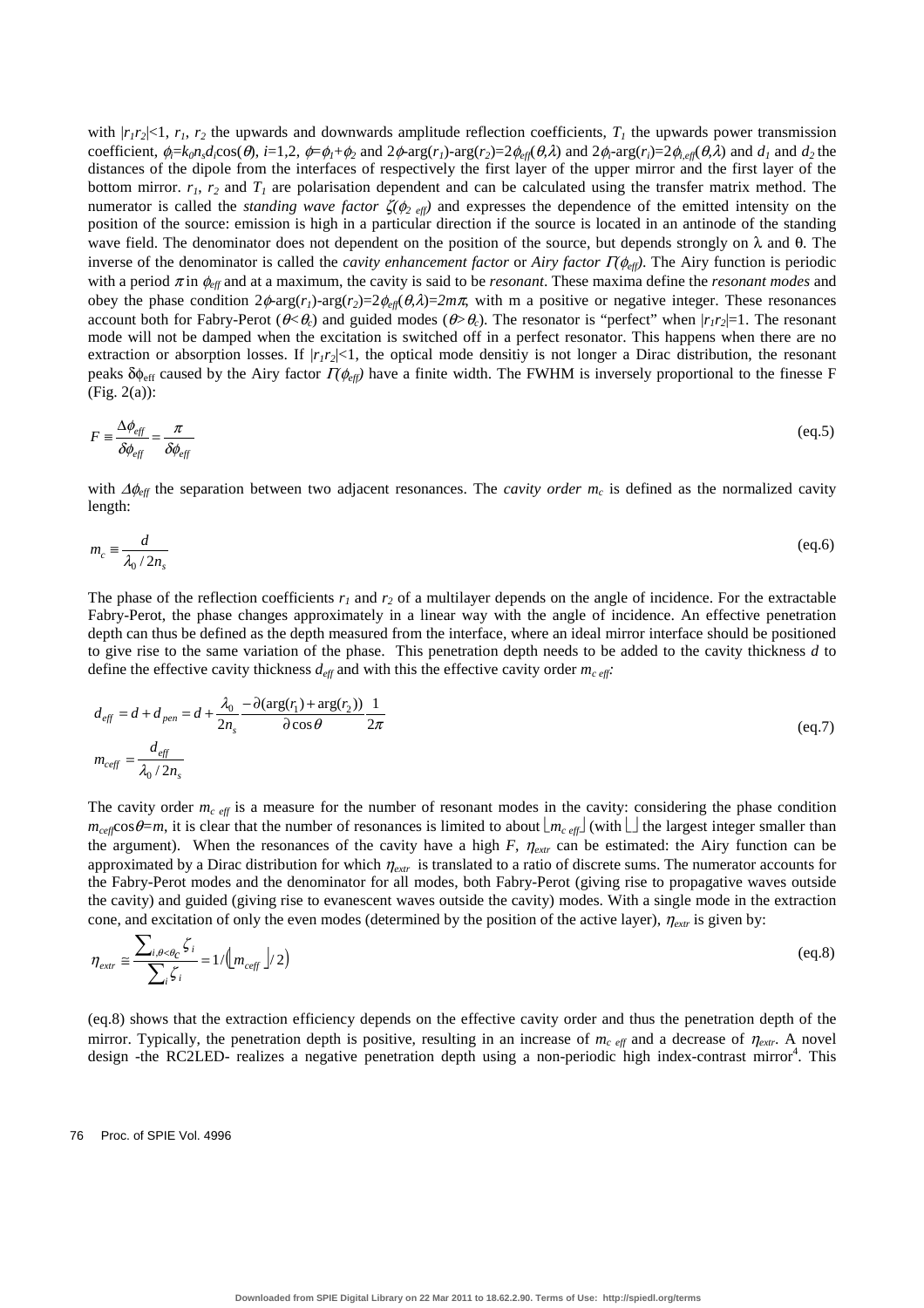negative penetration depth creates extra resonances in the extraction cone, which boosts the extraction efficiency 50 to 100% higher than conventional RCLEDs to a specific NA.



Figure 2: (a) Cavity enhancement factor or Airy Factor in function of φ*,* with graphical definition of *F;* (b) Modification of spontaneous emission rate or Purcell effect<sup>3</sup>.

## **2.2 Purcell effect**

Letting spontaneous emission happen in a cavity will influence the total emitted power. For a given density of dipoles per unit volume, a change in the total emitted power can, in case a dipole represents radiative electron-hole recombination, only be associated with a change in recombination rate and hence lifetime:

$$
\frac{\frac{1}{\tau}}{\frac{1}{\tau_0}} = \frac{\text{emitted dipole power in cavity}}{\text{emitted dipole power in bulk}}
$$
 (eq.9)

where  $\tau$  and  $\tau_0$  are the respective lifetimes with and without cavity. The change of carrier lifetime due to the presence of a cavity is known as the Purcell effect. The Purcell-factor expresses this carrier lifetime change and has been derived by Purcell as  $(3Q/4\pi^2)(\lambda^3/V)$ . It is defined for 3-D optical cavities of volume *V* and mode quality factor  $Q = \lambda/\delta\lambda$  with  $\delta\lambda$  the narrow emission linewidth around  $\lambda$ .

An analytical expression for the SE enhancement has been derived for the case of a horizontal dipole in the middle of a cavity with perfect mirrors<sup>5</sup>. For  $r=+1$  there are  $\lfloor m_c e_f \rfloor \lfloor m_c \rfloor + 1$  modes but only  $\lfloor m_c/2+1 \rfloor$  are excited. The others are not excited because the dipole is located at a zero of the mode profile. For r=-1 there are  $\lfloor m_c \rfloor_{\text{eff}} \rfloor \lfloor m_c \rfloor$  modes,  $\lfloor (m_c+1)/2 \rfloor$  of which are excited The calculated decay rate enhancement is presented in Fig. 2(b). One can see that apart from the singular  $1/m_c$  behavior for small  $m_c$  in the  $r=+1$  case, the maximum SE enhancement is 3 and is obtained in a half-wavelength thick cavity with  $r=-1$  (perfect metallic mirrors). For thick cavities the Purcell effect converges to 1. In other words, thick cavities with many modes have a similar impact on the dipole as uniform space with a continuum of modes. For real metals, the phase shift lies in between these extreme cases, and can give rise to an intermediate Purcellfactor. A 4.4-fold enhancement is experimentally shown for a GaAs cavity with two Cr/Ag mirrors<sup>6</sup>. Bragg mirrors modify only weakly the spontaneous emission of a semiconductor emitter (typically 1.2 (GaAs/AlGaAs)-1.4  $(GaAs/AlO<sub>x</sub>)<sup>5</sup>$ ), due to the large leaks they present at the oblique incidences and due to the larger penetration depth.

The Purcell effect can be substantially larger in 3-D cavities than in planar cavities. A strong enhancement of the spontaneous emission rate has been observed for self-assembled InAs/GaAs quantum boxes inserted in GaAs-based pillar microcavities (x5) and microdisks (x15) using time-resolved as well as c.w. photoluminescence experiments, and in spite of various detrimental averaging effects compared to the ideal case<sup>7</sup>.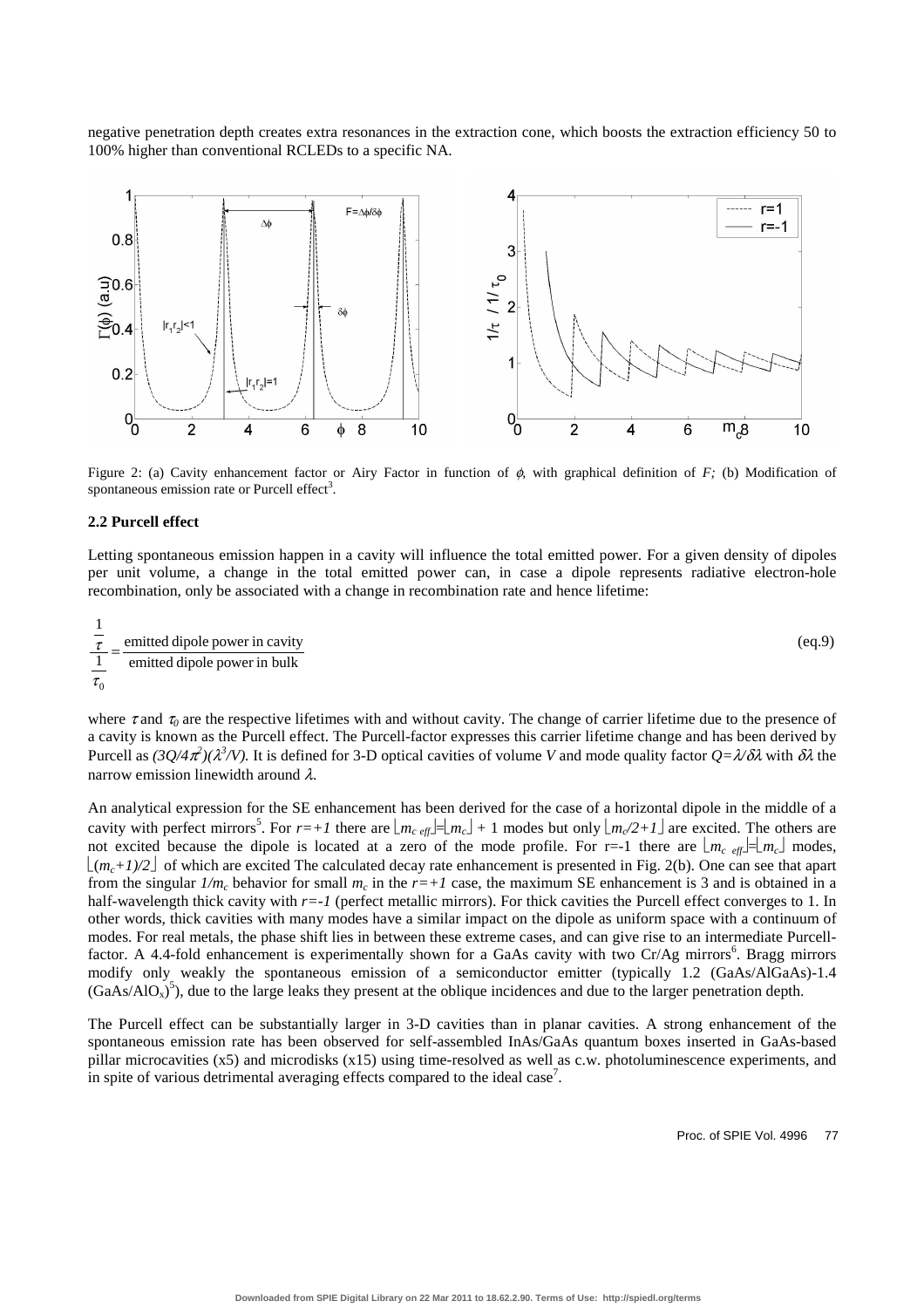## **3. ILLUSTRATIVE EXAMPLE: NON-SYMMETRIC GAAS/ALGAAS RCLED**

The design of a GaAs/AlGaAs RCLED emitting at 980 nm will be discussed. This textbook example will show the importance of mirror choice, cavity tuning, etc. in view of its performance. Some design rules come herewith.

#### **3.1 Mirrors**

The efficiency of the RCLED depends strongly on both amplitude and phase of the reflection coefficient of the cavity mirrors. Fig. 3 generically shows the amplitude and penetration depth of different mirrors as a function of the angle of incidence for TE and TM polarization: a semiconductor/metal interface, a semiconductor/air interface and a DBR mirror. A DBR mirror consists of a periodic quarter-wave stack of alternating high and low index material.



Figure 3: Reflectivity and penetration depth as a function of the incident angle (λ*=*λ*DBR*=980nm) Full line: TE-polarization; dashed line: TM-polarization. (a-e) GaAs/Au interface; (b-f) GaAs/Air interface; (c-g) GaAs/(AlAs-GaAs DBR)/GaAs interface (N=30)(d-h) GaAs/(AlOx-GaAs DBR)/GaAs interface  $(N=10)^3$ .

(eq.8) shows that the penetration depth has to be minimal to enhance the extraction efficiency. This accounts both for the back mirror or high reflective mirror and outcoupling mirror or semi-transparent mirror. For the outcoupling mirror, absorption losses have to be low.

Fig.3 shows that the penetration depth is minimal when a metallic mirror is used. However, due to its high absorption losses, a metallic mirror is preferably not used as an outcoupling mirror. As back mirror, the metal is deposited on the semiconductor. The component is bottom-emitting. The metal can both serve as mirror and electrical contact.

Comparison of Fig.3 (g) and (h) shows that the penetration depth of a DBR mirror decreases with increasing refractive index-contrast. For  $\lambda = \lambda_{DRR}$  and for a large number N of DBR pairs, an approximate expression for the penetration depth can be deduced:

$$
d_{pen} \approx \frac{n_s^2}{2} \left( \frac{1}{n_H^2} + \frac{1}{n_L^2} \right) \frac{\lambda_{DBR}}{4n_s^2} \frac{n_H n_L}{n_H - n_L}
$$
(eq.10)

with  $n_H$ ,  $n_L$  respectively the highest and lowest refractive index of the DBR stack. (eq.10) holds for a large number N of DBR pairs. When the number of DBR pairs is decreased, the penetration depth will be lower. The choice of the number of DBR pairs tunes as well the amplitude of the reflection coefficient. Both requirements of the semi-transparent outcoupling mirror (moderate reflectivities and low absorption losses) and back mirror (high reflectivity) can thus be met when a transparent set of materials with high refractive index contrast can be found. On the other hand, the angular response of a DBR (Fig. 3) gives evidence of a high reflectivity around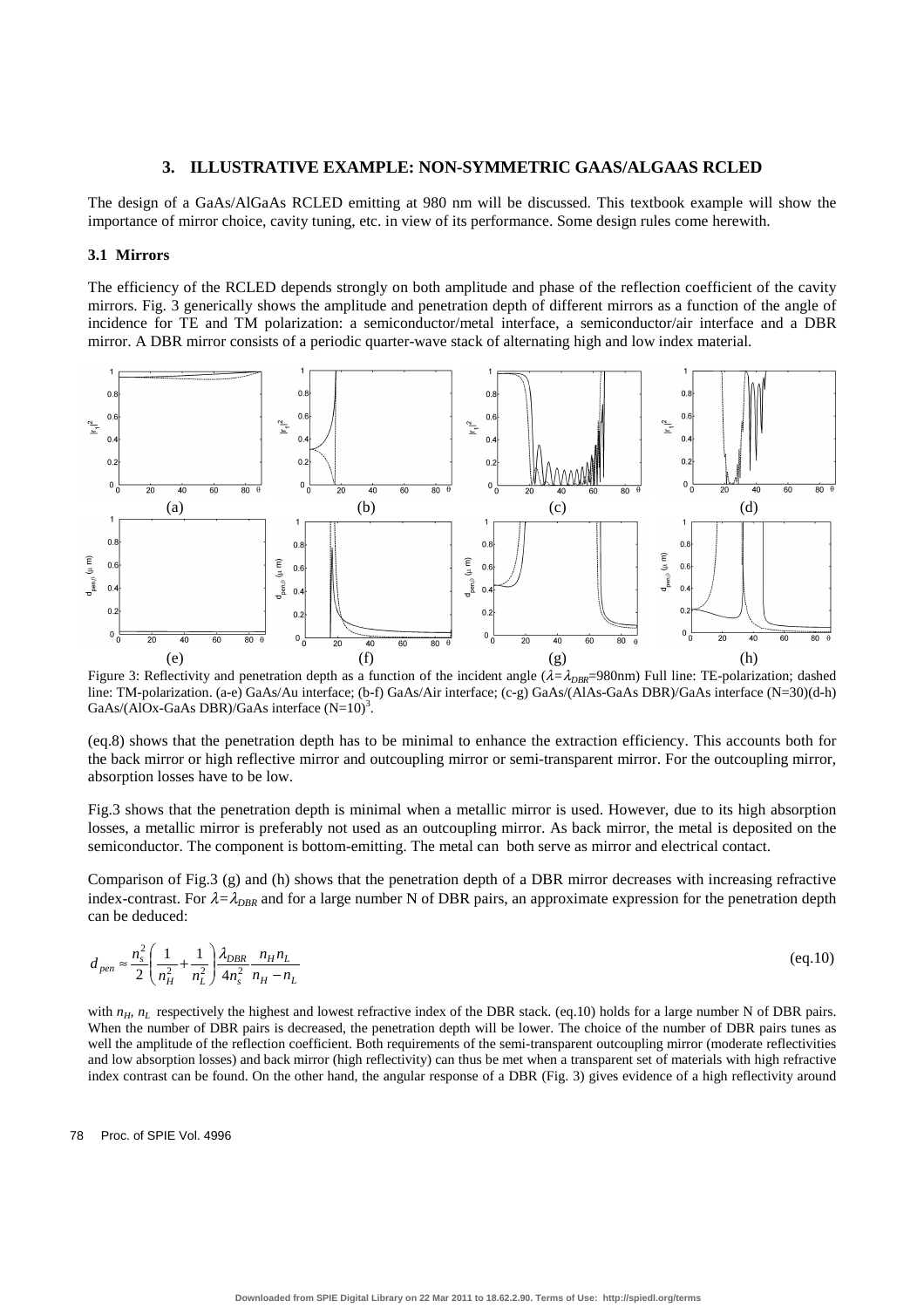θ=0<sup>o</sup>: Δcosθ=2/π Δ*n/n<sub>s</sub>* but vanishes for larger θ. Reflection rises again when TIR inside the DBR is met. The part with low reflectivity gives rise to a continuum of optical modes, called the DBR-leaky modes. This is comparable with emission in bulk. These modes and the guided modes in the TIR regime are lost.

Fig. 4(a) shows the simulated extraction efficiency (η*extr*) of a bottom-emitting GaAs/AlGaAs RCLED with λ-cavity (active layer consists of 3 InGaAs QWs) emitting at 980nm with intrinsic spectral width = 20nm (Gaussian spectrum is assumed). Fig. 4(b) shows the downwards internal emission profile for different numbers of DBR-pairs. The Fabry-Perot mode ( $\theta \ll \theta_c$ ), leaky modes ( $\theta_c \ll \theta \ll \theta^{TIR}$ <sub>DBR</sub>) and guided mode can be distinguished. The farfield pattern can be deduced when considering the angles smaller than the critical angle for TIR ( $\theta_c \approx 16^{\circ}$ ). The cavity is formed by a Au back mirror, deposited on top of the epitaxy layers. The outcoupling mirror is a DBR. <sup>η</sup>*extr* is given as a function of the number of DBR-pairs and the top spacer thickness. The top spacer is the GaAs epitaxy layer above the active layer on which the Au mirror is deposited. The active layer is placed at an antinode of the extractable Fabry-Perot mode to maximise the standing wave factor ζ*(*φ*2 eff)*. The importance of a moderate reflectivity to obtain a high <sup>η</sup>*extr* is clear. <sup>η</sup>*extr* is maximal  $(\approx 16\%)$  for 5 DBR pairs (R=0.51). The reason is triple: Considering a monochromatic source in a lossless cavity,  $\eta_{\text{extr}}$  is proportional to the ratio of the area below the Airy function within the extraction cone to the total spanned surface. It is thus clear that the finesse of the Fabry-Perot mode has an optimal value, such that the peak resides well in the extraction cone, and above which value <sup>η</sup>*extr* increases only marginally (see e.g. Fig.4(b)). Secondly, practical cavities have absorption losses. A moderate *R* prevents a large number of round-trips in the cavity, minimizing the absorption losses. Finally, due to the nonzero natural linewidth of the dipole source (the emitting material intrinsic spectrum), improving extraction efficiency at some wavelengths occurs at the expense of other wavelengths, which can cause a decrease of the spectrally integrated efficiency. When *Q* of the Fabry-Perot mode is larger than the intrinsic *Q*, it is of no use to enlarge the finesse of the cavity.

# **3.2 Cavity tuning**

Fig. 4(a) demonstrates as well  $\eta_{\text{extr}}$  as a function of the cavity thickness. Fig. 4(c) shows the downwards internal emission profile for different cavity thicknesses. The highest <sup>η</sup>*extr* is obtained when the cavity is detuned towards longer wavelengths relative to the QW emission wavelength (*d=125*nm). In this case, the Fabry-Perot enhancement will be located optimally in the extraction cone and <sup>η</sup>*extr* is maximised as it is proportional to the ratio of the area below the Airy function within the extraction cone to the total spanned surface. The detuning will influence the external emission profile strongly: the "rabbit-ears" in the emission pattern are an unavoidable property of highly efficient RCLEDs. This results in different design parameters for devices with an overall high efficiency and devices with a high efficiency towards a limited NA around the surface normal direction needed in optical fiber communication applications. A deviation of the cavity thickness in the order of  $\lambda/10$  from the optimal value can result in a reduction of the efficiency by a factor 3. The performance of the RCLED is in direct relation with the precision of the growth of the cavity thickness.



Figure 4: (a) extraction efficiency of GaAs/AlGaAs RCLED emitting at 980 nm and intrinsic spectral width 20nm, in function of the thickness of the top spacer and of the number of DBR pairs; (b) net power flux or internal emission distribution per unit solid angle as a function of the number of DBR pairs ( $d=125$ nm); (c) net power flux or internal emission distribution per unit solid angle as a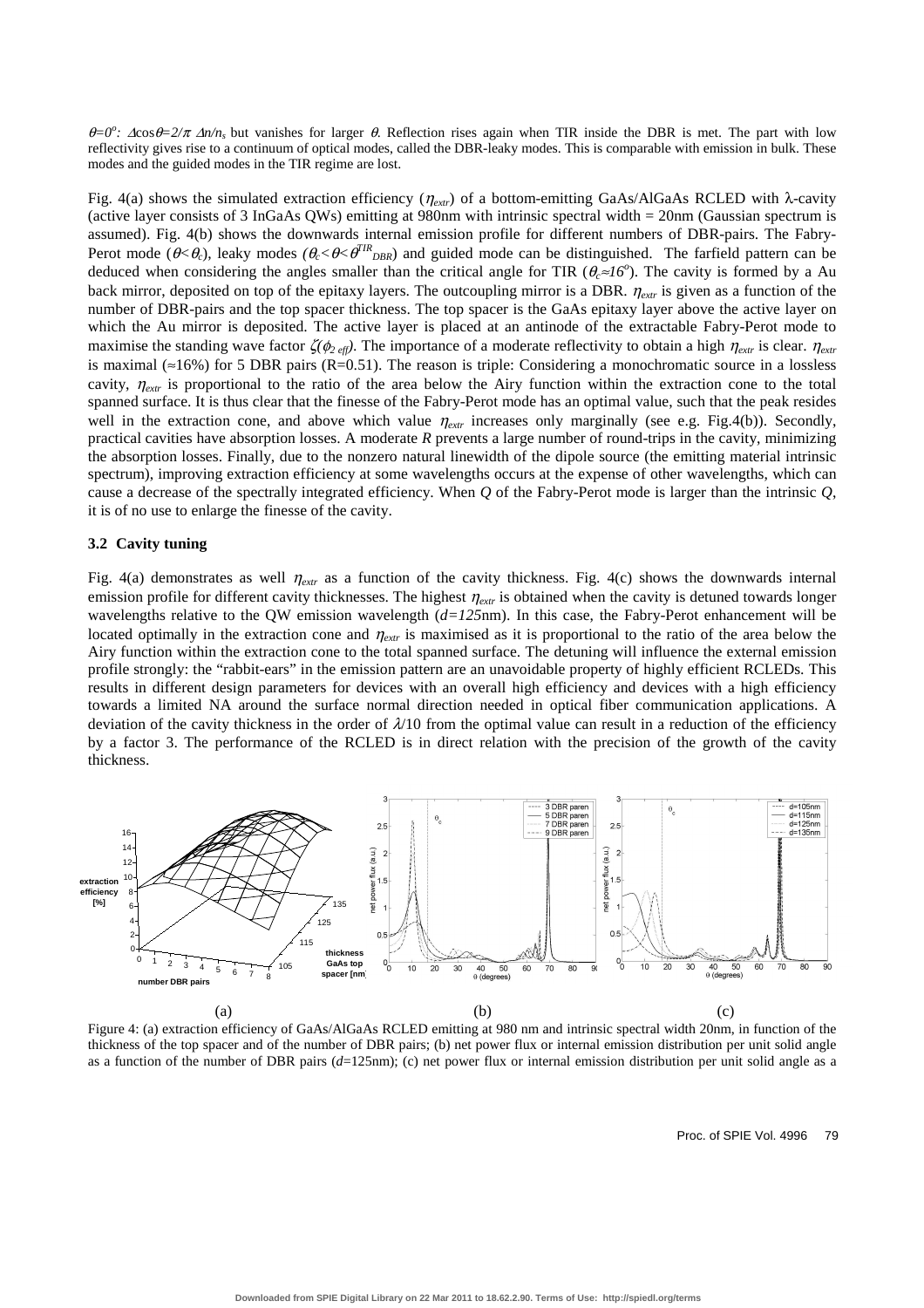function of the top spacer thickness *d* (5 DBR pairs)*.* The top spacer is the GaAs layer on top of the active layer. The farfield pattern can be deduced from these graphs by considering the angles smaller than  $\theta_c$ .

An extractable Fabry-Perot mode is obtained when the thickness of the cavity is a multiple of half the wavelength. The described RCLED has a cavity with a thickness =  $\lambda$ . When the cavity thickness is increased with a multiple of  $\lambda/2$ , the amount of resonances will increase. The ratio of the area below the Airy function within the extraction cone to the total spanned surface under the emission profile will decrease as well as <sup>η</sup>*extr* (see also above). Ideally, the total optical power is emitted in a single extractable Fabry-Perot mode, using a  $\lambda/2$ -cavity. However,  $\lambda$ -cavities are in generally used in practical applications for several reasons. In case the cavity is set up by metallic mirror(s), a  $\lambda/2$ -cavity implies that the distance of the active layer to the metal is very small and can result in considerable losses due to nonradiative energy transfer from the dipole to the absorptive metal. For a perfect mirror with phase shift  $\pi$  the distance is maximally  $\lambda/4$ (e.g. about 70 nm for a GaAs RCLED emitting at 980 nm). For realistic metallic mirrors, with a phase shift different from  $\pi$ , this distance is even further reduced by some tens of nanometers (a reduction of about 45 nm for a GaAs RCLED emitting at 980 nm with Au-mirror). Moreover, from a technological point of view, a  $\lambda$ -cavity is preferable to its thinner counterpart, and will in general be used in practical devices both when metallic mirrors or dielectric mirrors are used. A metallic mirror requires a heavily doped contact layer to ensure good electrical contact. Experiments evidenced that minimal thicknesses of several tens of nanometer (50 nm for a GaAs RCLED emitting at 980 nm with Au-mirror) are needed for the contact layer. As this contact layer (heavily doped GaAs) extends to a distance of some 20nm from the active layer, there is not much space left for band gap engineering to optimize the device. Multiple QW layers sandwiched in a carrier confinement structure (like Graded Refractive Index (GRIN) confinement structures optimizing carrier caption) typically have a total thickness of about 120 nm. When dielectric mirrors are used, a sideways current supply is needed to pump the device. In this case again, a minimal thickness can be needed. To achieve proper carrier injection and low series resistance, extra layers can be added in the cavity.

#### **3.3 Saturation of the optical power**

At high pump levels, the optical power emitted by the device can saturate. This results from several effects. At low current densities, a broadening of the intrinsic spontaneous emission profile in function of the current density is observed. This carrier density dependence of the spectral width is called band filling. The overlap between the cavity resonance and the intrinsic spectrum decreases, and thus the extraction efficiency too. Secondly, at higher current levels, thermal effects become important and let decrease the efficiency faster. Non-radiative recombination and ohmic heating by the series resistance results in a temperature increase of the active region. The temperature increase has two consequences. Firstly, the internal quantum efficiency decreases. Secondly, the cavity resonance wavelength (mainly due to the temperature dependency of the refractive index, and little due to the thermal expansion of the material) and the intrinsic emission wavelength (due to the decreasing gap energy of semiconductors with increasing temperature) will shift at different rates towards longer wavelengths. The shift of the cavity resonance is much smaller than the shift of the peak wavelength emitted from the active semiconductor material. This results in a temperature dependent overlap between the intrinsic emission spectrum and the cavity enhancement, and a decreasing extraction efficiency when increasing current<sup>8</sup>. At high current levels, the optical power does not increase anymore and saturates to value of several  $\mu$ W/ $\mu$ m<sup>2</sup> depending on the thermal resistance of the ambient media.

## **3.4 Photon recycling**

Light emitted by the active region can be reabsorbed by the active region. The generated carriers can then recombine again, releasing a new photon. This effect is called photon recycling and increases the internal efficiency  $\eta_{int}$  and thus the overall external efficiency <sup>η</sup>*ext* of the device, as an electron will have a higher probability to produce a photon that escapes from the cavity. This effect occurs in devices with a thick active region. QW based devices have in general no influence of this reabsorption effect. However, in microcavities, a part of the generated light is emitted in the laterally propagating guided modes, which have an increased overlap with the QWs. The increase of  $\eta_{int}$  will thus depend on two factors: the number of photons emitted into the guided mode and the characteristic absorption length of the guided mode. The characteristic absorption length is a function of the absorption coefficient of the active layer (which depends on the carrier density in the active layer) and the overlap between the internal field profile and the active layer. The guided mode is not necessarily concentrated around the active layer: the field profile can be concentrated in the DBR, resulting in a rather small overlap factor. Typically, the absorption length is 100µm. Consequently, the recycling effect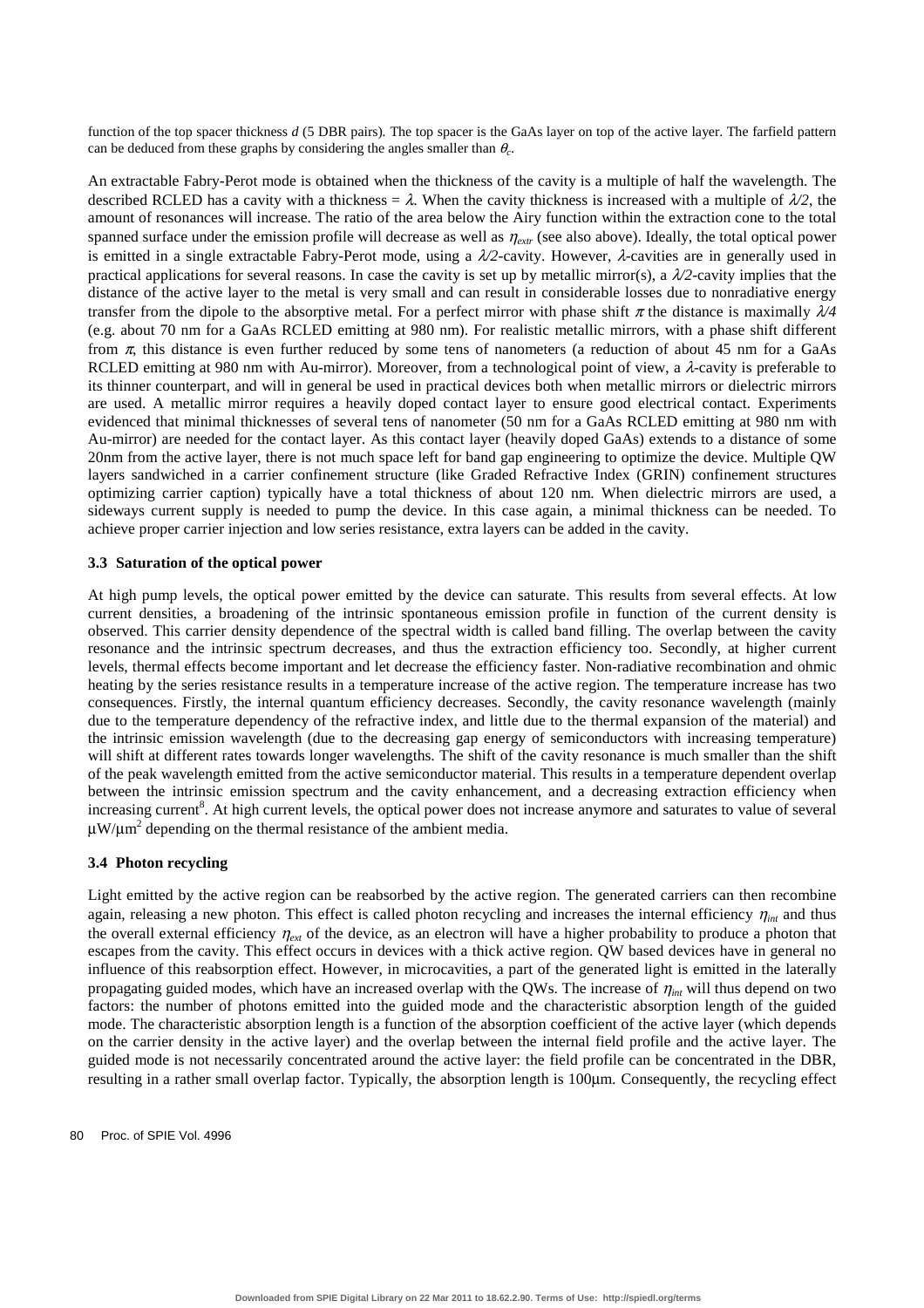is present in large diameter devices and negligible (or even absent) in small diameter devices. Fig. 5(a) shows the calculated increase of  $\eta_{in}$  in case of full lateral reabsorption (i.e. device diameter much larger than reabsorption length) and assuming an internal quantum efficiency  $\eta_{int}$  =90%. The recycling increases as function of the number of DBR pairs, for which the profile around is more concentrated around the active layer, increasing the overlap. The influence of a variation of the thickness of the top spacer of the cavity is less pronounced. In large devices, the recycling effect results in a 1.4 times enhancement of the overall efficiency<sup>10</sup>.



Figure 5: (a) Efficiency increase due to recycling as a function of top spacer thickness and number of GaAs/AlAs DBR pairs of GaAs λ-cavity emitting at 980 nm<sup>3</sup>. (b) Measured eye-diagram of voltage-driven 980-nm RCLED at 1Gbit/s (diameter = 30 μm)<sup>9</sup>.

### **3.5 Modulation bandwidth**

The modulation bandwidth is directly related to the radiative recombination speed. The radiative recombination speed is found after averaging the recombination lifetime of an electron-hole pair in the semiconductor over all available energy levels of the electrons and holes in the active region. The radiative recombination lifetime alteration in a micro-cavity, known as the Purcell effect, was discussed in section 2.2. The micro-cavity which alters the optical mode density and the radiative recombination lifetime will thus influence the dynamics of the RCLED. However, the change in lifetime is limited for practical cavities with an AlAs/GaAs DBR<sup>5</sup>. Besides this minor effect of practical planar cavities on the radiative recombination speed, the speed behavior of RCLEDs is similar to standard LEDs. Although the radiative recombination lifetime is slow, compared to stimulated emission, special techniques -background doping, the use of peaking current driver circuits or voltage drivers, smaller active regions- can be used to speed up the devices. The measured eye-diagram of a voltage-driven 980-nm RCLED (diameter is 30 µm) is shown in Fig. 5(b). Subnanosecond rise and fall times of the optical signals and communication with open eye diagrams at over  $1Gb/s$  have been achieved<sup>9</sup>. Photon recycling increases the LED's response time to an electrical input signal. Photon recycling is thus beneficial for high efficiency applications but undesirable for high-speed communication devices.

# **4. STATE OF THE ART**

510 and 650 nm emitting devices are commercially important for Plastic Optical Fibre (POF) based communication, which is now entering the infotainment market in automotive and consumer applications. POF represents the solution for low-cost networks. Moreover, due to their large diameter core, typically 0.5/1mm, POF systems require less demands on the tolerance of the fiber-optic coupler. POFs show a minimum absorption for wavelengths in the range of 510 nm. The most promising candidates to be used in this wavelength range are nitride based RCLEDs. Devices with InGaN/GaN multiple QWs and GaN/AlGaN DBRs, both MOCVD and MBE grown structures, are described. An MBE grown structure showed a 12-fold enhancement of external efficiency as compared with structures without resonant cavity<sup>11</sup>. The efficiency is mainly limited by the high In incorporation resulting in a lower internal efficiency.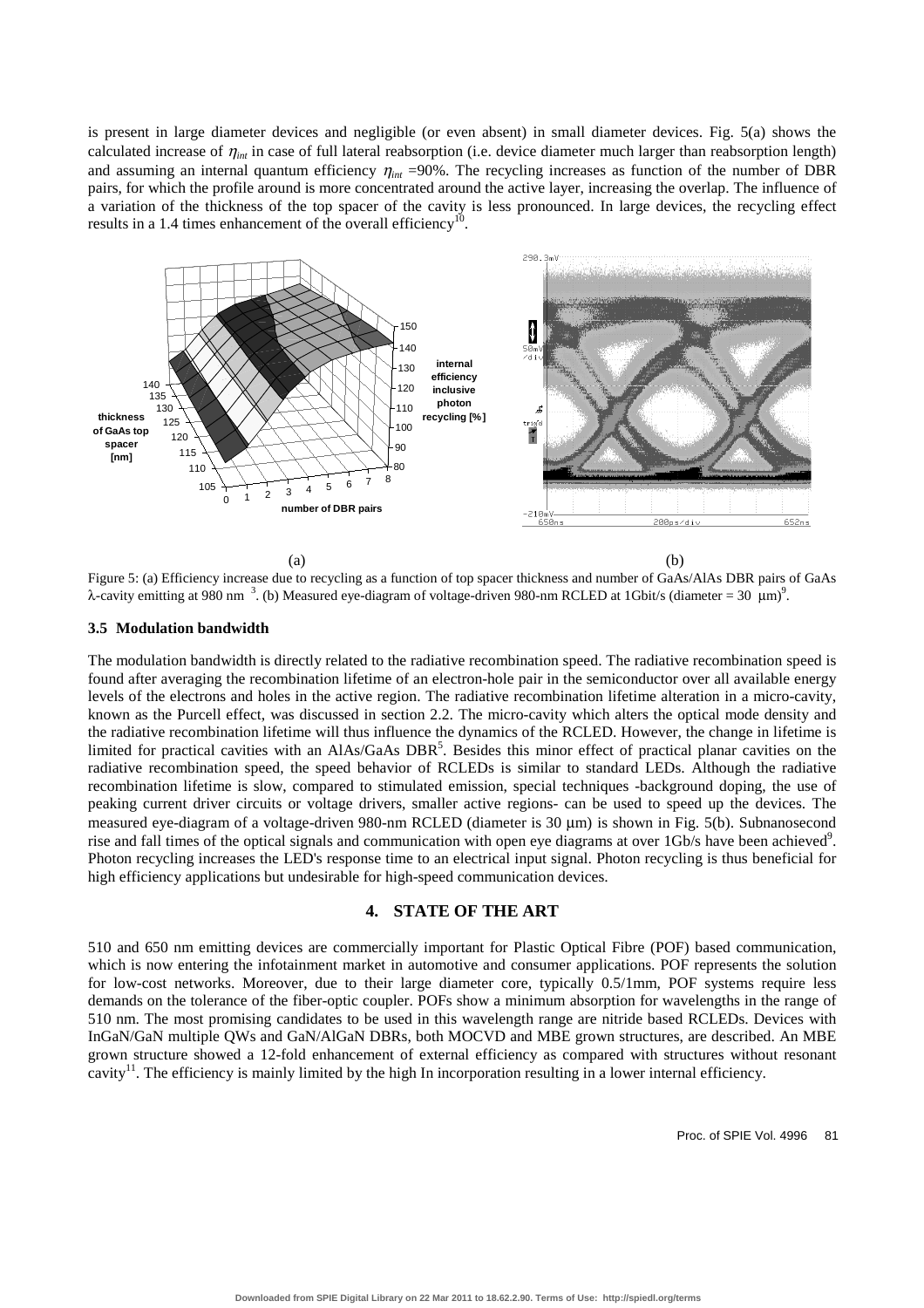A local absorption minimum of POFs is situated around 650 nm. In combination with the higher detector sensitivity, 650-nm devices offer a better compromise for POF-communication systems until now. Several standards are developed where a RCLED is used as source for POF based communication (Firewire or i.Link (IEEE1394b), Media Oriented System Transport (MOST)). Due to their visible wavelength, 650-nm RCLEDs can also serve a broad range of noncommunication applications for which a high efficiency and directionality are important (scanners, optical mice, etc.). Like in standard LEDs, the GaAsP material system is increasingly substituted by the high quality AlGaInP. Due to the absorbing substrate (GaAs or Ge), the device is preferably top-emitting with a cavity sandwiched in between two DBR mirrors and an appropriate current injection design. A highly efficient top emitting RCLED grown by MOCVD operating at 650 nm and having a low forward voltage is reported<sup>12</sup>. A 300 $\mu$ mx300 $\mu$ m encapsulated device shows a wall-plug efficiency≈10.2%. The device, a  $\lambda$ -cavity with GaInP active layer enclosed by 2 Al<sub>x</sub>Ga<sub>1-x</sub>As DBRs, is ready for large scale production $13$ .

The target applications of 850-880 nm devices are (Fast)-Ethernet LAN data links (an 850-nm LED is the standard source for the approved standard for 100BASE-SX), remote control and infrared communication as regulated by *Infrared Data Association* (IrDA) (mainly because of the availability of low-cost Si-based detectors). The obvious material system for this wavelength range is GaAs, as its bandgap corresponds with this wavelength range. On the other hand this implies that the use of GaAs in the substrate, as part of the DBR, etc. will absorb this light. An 850 nm top emitting device, consisting of a λ-cavity sandwiched between 2 DBRs grown by MOCVD, shows an overall efficiency  $\eta_{ext}$  of 14.6%<sup>14</sup>. The top mirror is a 1.5 pair  $Al_{0.15}Ga_{0.85}As/AlAs DBR$ , the bottom mirror a 20 pairs DBR. The decreased refractive index-contrast compared with a GaAs/AlAs DBR results in the need of a thicker DBR-stack. Current injection was optimized with a selectively oxidized current window with a diameter of 180µm. A 880 nm monolithic top emitting device with  $\lambda$ -cavity, a 20 pairs n-doped  $Al_{0.2}Ga_{0.8}As/ Al_{0.9}Ga_{0.1}As$  bottom DBR and a 5-7 pairs top DBR, all grown by solid-source MBE is reported15. With an emission window of 80µm and an epoxy cap, <sup>η</sup>*ext* is 16%.

980 nm infrared devices do not have a commercial killer application. Nevertheless, investigation on these devices has been carried out and is still going on as the GaAs/Al(Ga)As material system with InGaAs high quality strained QWs for active material makes these devices excellent proofs of principle. The design has been described above. Highly efficient bottom-emitting devices, grown by MOCVD are reported<sup>10</sup>. With a Au/(GaAs/AlAs)-DBR asymmetric λ-cavity, the metal layer both serving as electrical contact and as mirror, and three InGaAs strained QWs, the overall external efficiency of 80µm devices is up to 17%. When the diameter is larger, photon-recycling is more significant. An overall external efficiency up to 23% is obtained for large diameter ( $\pm 1$ mm) RCLEDs, or a 1.4 enhancement. Leaky DBR modes, metal mirror absorption and a trapped guided mode are the main loss channels. According to section 3.1, a higher index-contrast DBR could result in higher efficiencies due to the suppressed leaky modes and decreased penetration depth. It can be achieved by laterally oxidizing the Al(Ga)As layers to obtain a high index-contrast AlOx/GaAs DBR mirror. There are some drawbacks however. This electrically isolating material necessitates advanced techniques like intra-cavity contacts. Moreover, the use of a high contrast DBR is less appreciated in combination with a metallic top mirror: for a high contrast DBR, the reflectivity of even a single pair is comparable with the gold mirror, resulting in detrimental metal absorption losses. The benefits of the use of a high index-contrast AlOx/GaAs DBR are thus limited to top emitting devices not using a metallic mirror. A laterally injected top emitting λ*-*cavity with a single 3.5 pair AlOx/GaAs bottom DBR, diameter 350µm, shows <sup>η</sup>*ext* as high as 27%, encapsulated 28%16.

The pre-eminently telecom-wavelengths are situated around 1300nm and 1500nm.The principal material system is InP. In addition to the broader intrinsic spectrum of long wavelength devices, the restrictions of the appropriate material systems (cf. Long wavelength VCSELs), limits the maximal efficiency of long wavelength devices. The problem lies in the low refractive index-contrast that can be realised with InP lattice matched alloys to form the DBR, resulting in large penetration depths. Highly efficient 1300 nm large diameter devices (2mm) with a peak quantum efficiency of 9% are reported<sup>17</sup>, using a monolithic cavity grown by MOCVD. The electrically pumped device is bottom emitting, using an asymmetric Au/DBR InP  $\lambda$ -cavity with three 4.5 nm InGa<sub>0.12</sub>As<sub>0.56</sub>P strained QWs . The low refractive index-contrast of the 5.5 pair  $InGa<sub>0.23</sub>As<sub>0.5</sub>P/InP DBR$  is the main drawback.

Research has an increasing interest in the development of GaAs based devices for long wavelength applications, i.e. active material compatible with GaAs. Next to the possibility of high index-contrast GaAs/AlAs Bragg mirror, this system is more temperature insensitive and cheaper. The use of Quantum Dots (QD) has been investigated in several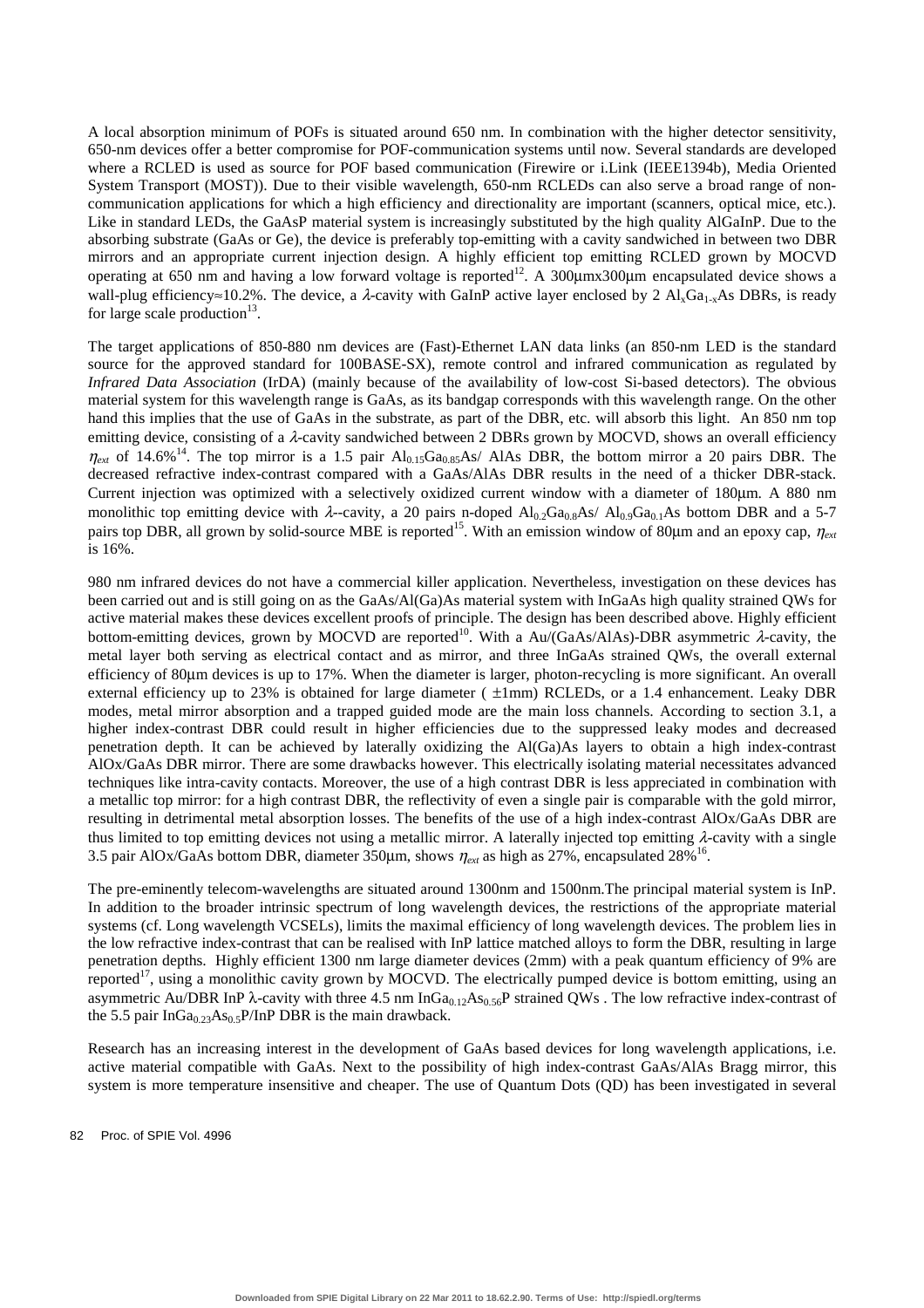research groups. With self-assembled InAs-InGaAs QDs emitting at 1300 nm in a single mirror (Au) cavity, grown by solid-source MBE on a GaAs substrate, an external quantum efficiency of 1% at room temperature is obtained, limited by the low radiative efficiency of 13% of the QDs<sup>18</sup>. An MOCVD InP-based RCLED of diameter 80 µm emitting at 1550 nm with a 6.8% external quantum efficiency is cited. The device is bottom emitting, using an asymmetric Au/DBR(12 pairs InGa<sub>0.38</sub>As<sub>0.82</sub>P/InP) cavity. The active region consists of three 7.5 nm In<sub>0.84</sub>Ga<sub>0.16</sub>As<sub>0.74</sub>P<sub>0.26</sub> QWs<sup>18</sup>.

# **5. PHOTONIC CRYSTAL ASSISTED RCLED**

The optical power in a planar RCLED is distributed over several modes. The resonance normal to the extraction interface, the Fabry-Perot mode, can be extracted. The optical power coupled to the leaky DBR modes, which are totally internally reflected at the semiconductor-air interface, and the optical power coupled to the laterally propagating modes (the guided modes), which are totally internally reflected at the DBR mirror, are lost (except through partial photon recycling by reabsorption). A solution to the loss of power in the unextractable guided modes can be found in a two-dimensional (2-D)-periodic wavelength-scaled grating or photonic crystal (PC) integrated into one or more of the interfaces of the resonant cavity. The planarity of the RCLED is abandoned, control on the in-plane dimensions is obtained.

Several design approaches can be distinguished. The periodic corrugation can provide a bandgap in the dispersion relation of the guided modes at the frequency of emission. Emission will then initially be prevented in the guided modes<sup>20</sup>. Eliminating the guided modes at the transition frequency, spontaneous emission can be enhanced to couple to the free space modes via the Fabry-Perot mode. Alternatively, the grating can be used for purely optical "photon recycling". The diffractive properties of the periodic grating can redirect the laterally propagating resonant guided mode to an extractable direction in the extraction cone. The 2-D periodic corrugation can be placed at the periphery of the LED's active area to extract the guided light reaching the edge of the device. In these devices, the Fabry-Perot mode is extracted in the central part of the light source where the layers are homogeneous, the guided mode leaves the semiconductor in the surrounding periodically corrugated region. Boroditsky *et al.* reported a 6-fold enhancement of the efficiency, but did not cite absolute efficiencies<sup>21</sup>. Rattier *et al.* predicts a supplementary extraction of 10% as worst case scenario<sup>11</sup>. Alternatively, the 2-D periodic corrugation can overlap with the active region. We call these devices Grating-Assisted Resonant-Cavity LEDs (GA-RCLEDs) (see Fig. 6(a)). The shallow grating with appropriate Bragg vectors integrated in one of the interfaces of the cavity will change the photon momentum of the light in the guided mode (with propagation constant larger than the vacuum wave vector). The propagation is broken and the light is diffracted towards the outside media. In the GA-RCLED, vertical and horizontal design issues are entangled. An ill designed GA-RCLED can affect existing extraction channels, resulting in a decrease of efficiency in comparison with gratingless RCLEDs. In view of this design issue, a periodic corrugation at the periphery of the active layer scores better. However, the GA-RCLED has more degrees of freedom concerning its dimensions than the device with a 2-D periodic corrugation at the periphery of the LED. For small injection diameters, the efficient use of available space decreases in case of the latter device. Due to the finite absorption length of the guided mode in the cavity, a limit is also posed on its maximal diameter (injection diameter <100 to 200 µm). The GA-RCLED has a maximal efficient use of available space independently on the diameter of the device. Moreover, diffraction of the guided mode starts at its origin, cancelling the upper limit on diameter size.

A bottom-emitting GA-RCLED has been designed and optimised for high extraction efficiency<sup>21</sup>. The device structure is sketched in Figure 6(a): the cavity has a periodic metallic top mirror and a bottom DBR-mirror. The central wavelength emitted by the GaAs based device is 980 nm. A rigorous plane wave expansion tool has been used to carry out the optimisation and design<sup>22</sup>. The simulated downwards TE-polarised internal net power flux per unit spatial frequency along  $k_x$  is plotted in Fig. 6(b). The internal net power flux per unit spatial frequency is as well simulated for its planar counterpart, described in section 3. The diffracted guided mode is clearly visible in the case of the GA-RCLED for  $k_x \approx 0^\circ$ . The simulated extraction efficiency is well over 40% when a spectral width of 20 nm is assumed.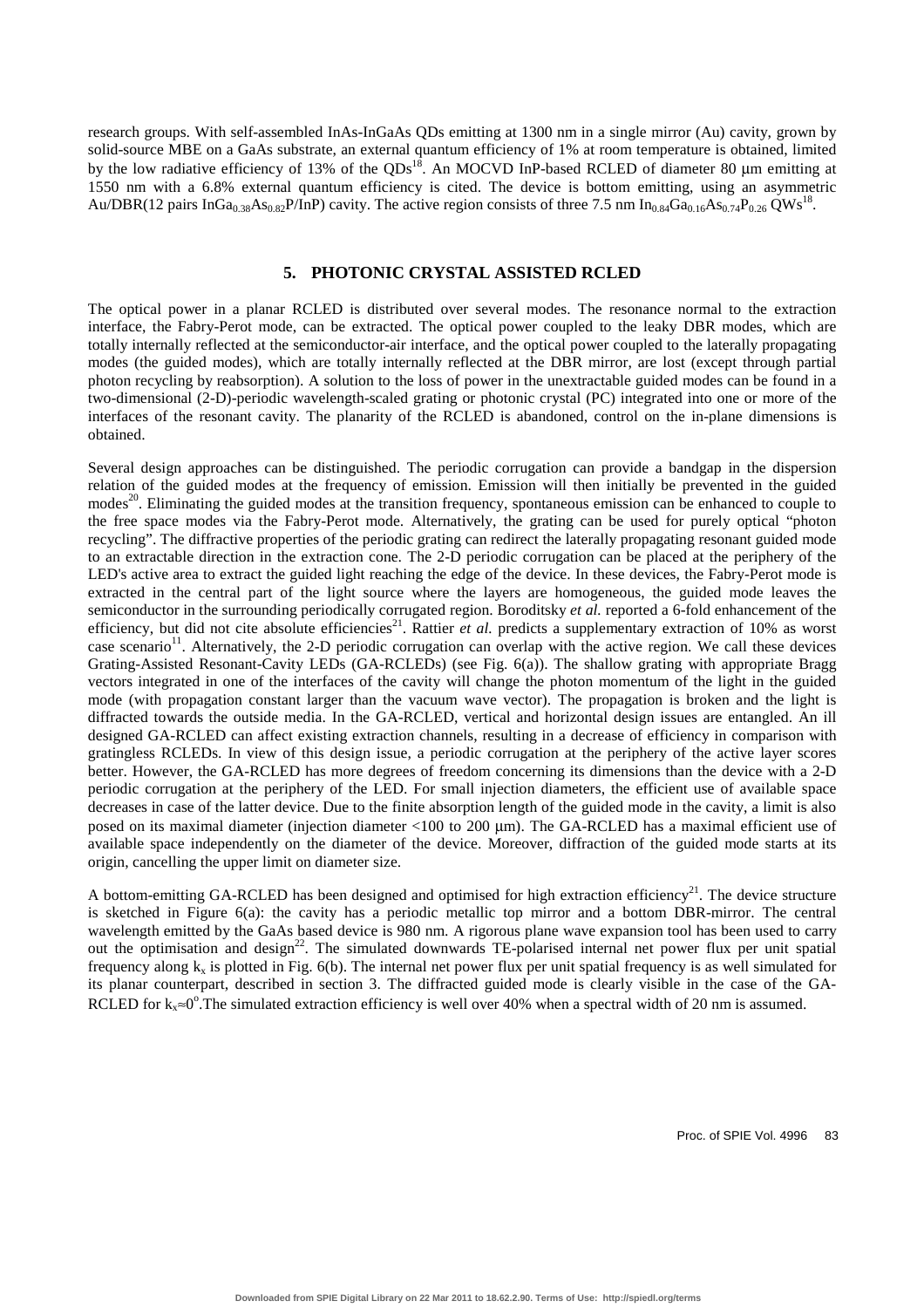

Figure 6: (a) Sketch of GA-RCLED; (b) Simulated downwards TE-polarised internal net power flux per unit spatial frequency along  $k_x$  of RCLED and GA-RCLED.

A SEM picture of a cross-section of the device is shown in Fig. 7(a). The processing is described elsewhere<sup>23,24</sup>. The measured external efficiency and IV curve of a device with a diameter = 115µm are shown in Fig. 7(b). The device shows an external efficiency  $\eta_{ext}$  of 15.1%. The bottom-emitting device has a substrate of 500 µm. If we take into account an absorption of 22% after propagation through the 500 µm thick GaAs substrate (absorption coefficient ±5cm-<sup>1</sup>) and the Fresnel reflections ( $\pm 0.3$  at normal incidence) the  $\eta_{ext}$  is as high as 27%. Its planar optimised RCLED counterpart shows an  $\eta_{ext}$  of 20%<sup>3</sup>. With an internal efficiency of 79%<sup>24</sup>, the extraction efficiency is as high as 35%. Due to a detuned cavity (epistructure growth error and error on grating depth, both of several percents), the experimental results do not reach the numerically calculated or predicted efficiency of over 40%.



Figure 7: (a) SEM picture of GA-RCLED; (b) Measured IV and QE (external and extraction) of GA-RCLED The period of the grating is 598 nm, the grating depth is  $\pm$ 50nm, diameter of etched holes is  $\pm$ 150nm.

## **6. CONCLUSION**

Thorough investigation on RCLEDs has been carried out during the last decade. Efficiency, spectral purity, modulation behavior, etc. have been analysed theoretically and experimentally. A broad range of wavelengths are available due to extrapolation of the principle to different material systems. Moreover, this high-efficiency light-emitter is no longer just an object of research. It has been launched commercially in the POF communication market and non-communication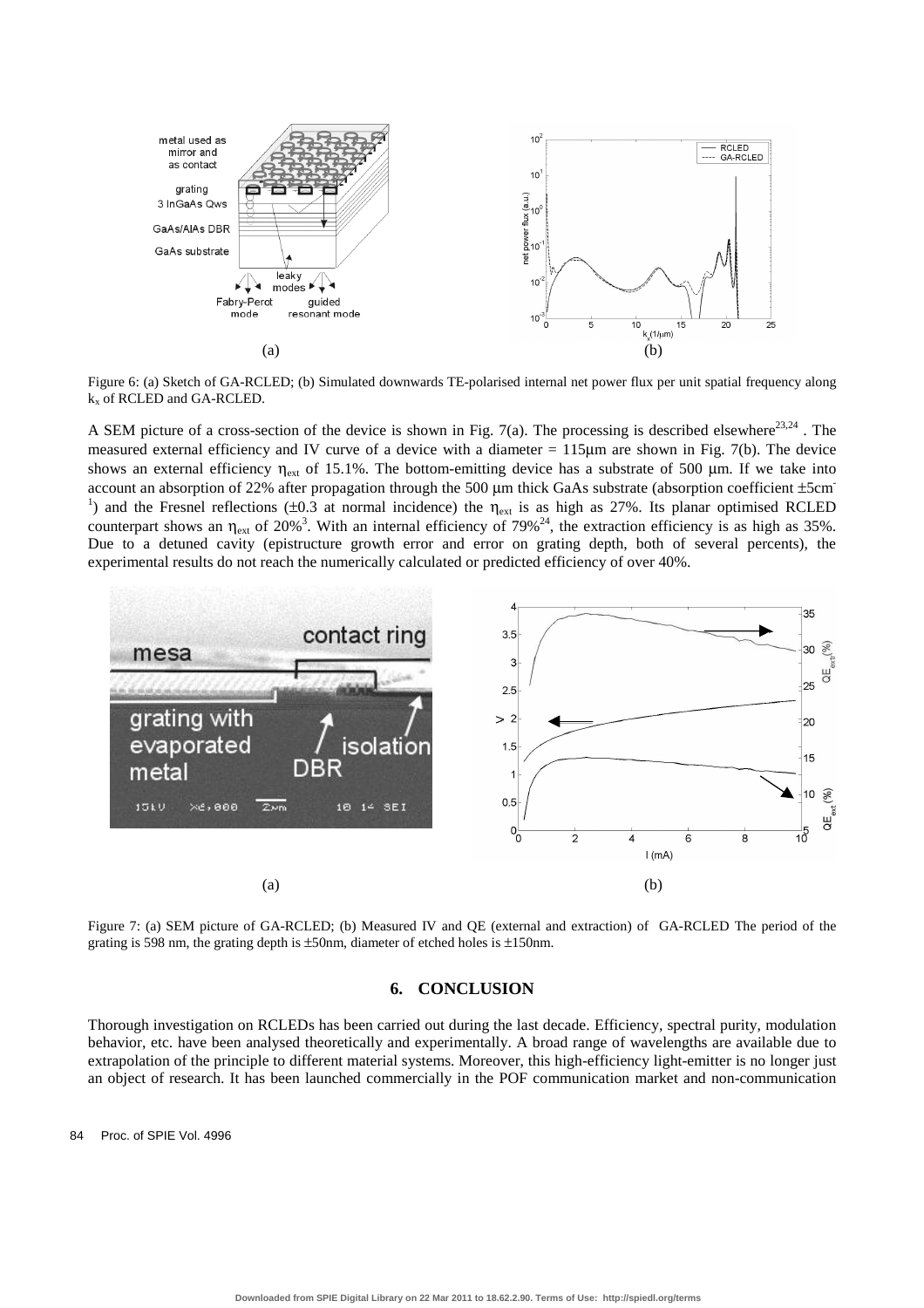applications (scanners etc.). The key merits of the RCLED that make the device attractive for these applications can be found in its planar, single side extraction appearance, allowing for 1D and 2D dense arrays in combination with both a high efficiency and high radiance or brightness. Fabrication of a RCLED is similar to the fabrication of conventional planar LEDs: straightforward and at low cost. RCLEDs do not have a threshold current and therefore they can outperform the high radiant VCSEL in situations where a high efficiency is needed at a low power operation point. This can be the case in high density array applications, which are the target applications of RCLEDs: massively parallel optical data communication, sensors, printers etc.

Investigation is now focussed on new material systems, similar as the research of standard LEDs, and on adavanced techniques to enhance even further the efficiency and radiance of the device. Photonic crystals are used to control the in-plane dimensions of the planar device. The use of these multi-dimensional periodic corrugations do influence strongly the optical mode density resulting in alteration of emission profile and/or emitted power. Extraction enhancements of 60% are experimentally obtained with a GA-RCLED.

In conclusion it is clear that the RCLED can serve a broad range of low cost, high volume applications, both communication and non-communication, and this for a broad range of wavelengths. The RCLED can be a favorable choice in comparison to VCSELs and most high efficiency LEDs when: a relatively high radiance is needed, modulation bandwidth of 1GHz suffices and when the incoherent nature of the source is not a problem or is even an asset. In particular dense array applications do profit from the combination of properties of the RCLED.

# **ACKNOWLEDGMENTS**

Peter Bienstman ackownledges the support from the Flemish Fund for Scientific Research (FWO - Vlaanderen) for a postdoctoral fellowship.

# **REFERENCES**

- 1. E. F. Schubert, Y.-H. Wang, A. Y. Cho, L.-W. Tu and G. J. Zydzik, "Resonant Cavity light-emitting Diode*", Appl. Phys. Lett.*, **60(8),** pp. 921-923, 1992.
- 2. H. Benisty, R. Stanley and M. Mayer, "Method of source terms for dipole emission modification in modes of arbitrary planar structures", *J. Opt. Soc. Am. A*, **15(5),** pp. 1192-1201, 1998.
- 3. D. Delbeke, R. Bockstaele, P. Bienstman, R. Baets and H. Benisty, "High-Efficiency Semiconductor Resonant-Cavity Light-Emitting Diodes: a review", *Journ. Select. Topics Quant. Electr.,* **8(2)**, pp. 189-206, 2002.
- 4. P. Bienstman and R. Baets, "The RC2LED: an novel Resonant-Cavity LED design using a symmetric resonant cavity in the outcoupling reflector", *Journ. Quant. Electr.*, **36(6)**, pp. 669-673, 2000.
- 5. I. Abram, I. Robert and R. Kuszelewicz, "Spontaneous Emmission Control in Semiconductor Microcavities with Metallic or Bragg Mirrors", *Journ. Quant. Electr.*, **34(1)**, pp. 71-76, 1998.
- 6. G. Bourdon, I. Robert, R. Adams, K. Nelep, I. Sagnes, J.M. Moison and I. Abram, "Room temperature enhancement and inhibition of spontaneous emission in semiconductor microcavities", *Appl. Phys. Lett.,* **77(9),** pp. 1345-1347, 2000.
- 7. J.M. Gérard and B. Gayral, "Strong Purcell effect for InAs quantum boxes in three-dimensional solid-state microcavities", *J. Lightwave Techn.*,**17(11)**, pp. 2089-2095, 1999.
- 8. E. F. Schubert, N. E. J. Hunt, R. J. Malik, M. Micovic and D. L. Miller, "Temperature and Modulation Characteristics of Resonant-Cavity light-emitting Diodes", *Journ. of Lightwave Techn.*, **14(7)**, pp. 1721-1729, 1996.
- 9. R. Bockstaele, T. Coosemans, C. Sys, L. Vanwassenhove, A. Van Hove, B. Dhoedt, I. Moerman, P. Van Daele, R.G. Baets,R. Annen, H. Melchior, J. Hall, P.L. Heremans, M. Brunfaut and J. Van Campenhout, "Realization and characterization of 8X8 resonant cavity LED arrays mounted onto CMOS drivers for POF-based interchip interconnections", *Journ. Select. Topics Quant. Electr.*, **5(2)**, pp. 224 -235, 1999.
- 10. H. De Neve, J. Blondelle, P. Van Daele, P. Demeester, R. Baets and G. Borghs, "Recycling of Guided Mode Light Emission in Planar Micro-cavity Light Emitting Diodes", *Appl. Phys.Lett.*, **70(7)**, pp. 799-801, 1997.
- 11. F.B. Naranjo, S. Fernandez, M.A. Sanchez-Garcia, F. Calle and E. Calleja, "Resonant-Cavity InGaN multiplequantum-well green ligth emitting diode grown by MBE", *Appl. Phys. Lett.,* **80(12),** pp. 2198-2200, 2002.
- 12. R. Wirth, C. Karnutsch, S. Kugler and K. Streubel, "High efficiency resonant cavity LEDs emitting at 650 nm", *Photon. Technol. Lett.*, **13(5)**, pp. 421-423, 2001.